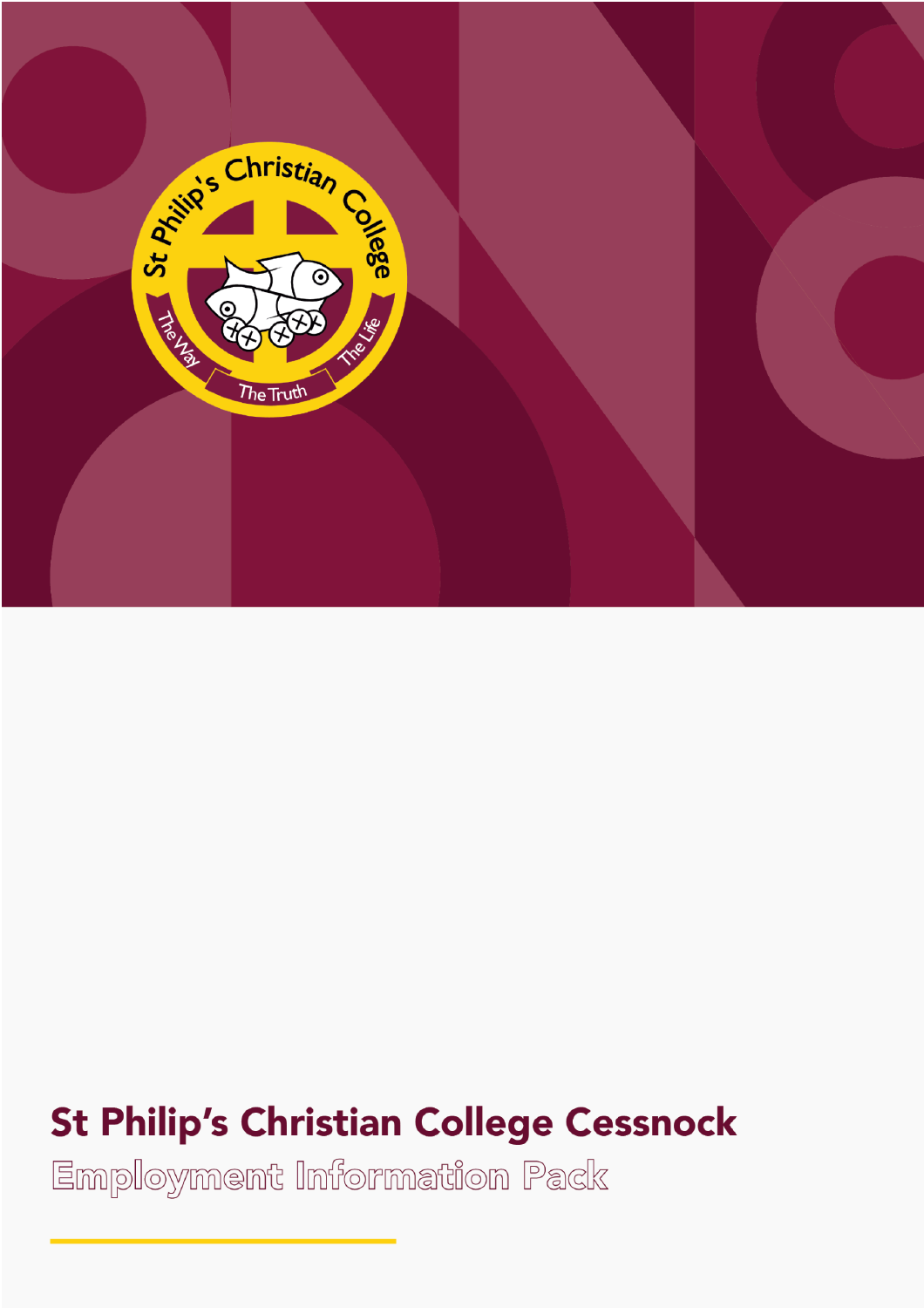

#### 2022 COLLEGE APPOINTMENTS

Applications from suitably qualified and experienced people are invited for the following positions:

#### **Science Laboratory Assistant**

The anticipated outcome of these advertisements is that the successful applicant will be appointed to the staff of the College, commencing in 2022 or earlier if possible. Salaries for teachers and support staff will be paid in accordance with the Industrial Instrument that has been negotiated with staff.

#### APPLICATIONS CLOSE

5 May 2022

Requests for further information beyond what is contained in this information pack should be directed to:

#### MRS KARRI MATHESON

Head of Human Resources Ph: (02) 4007 5000 Email: karri.matheson@spcc.nsw.edu.au

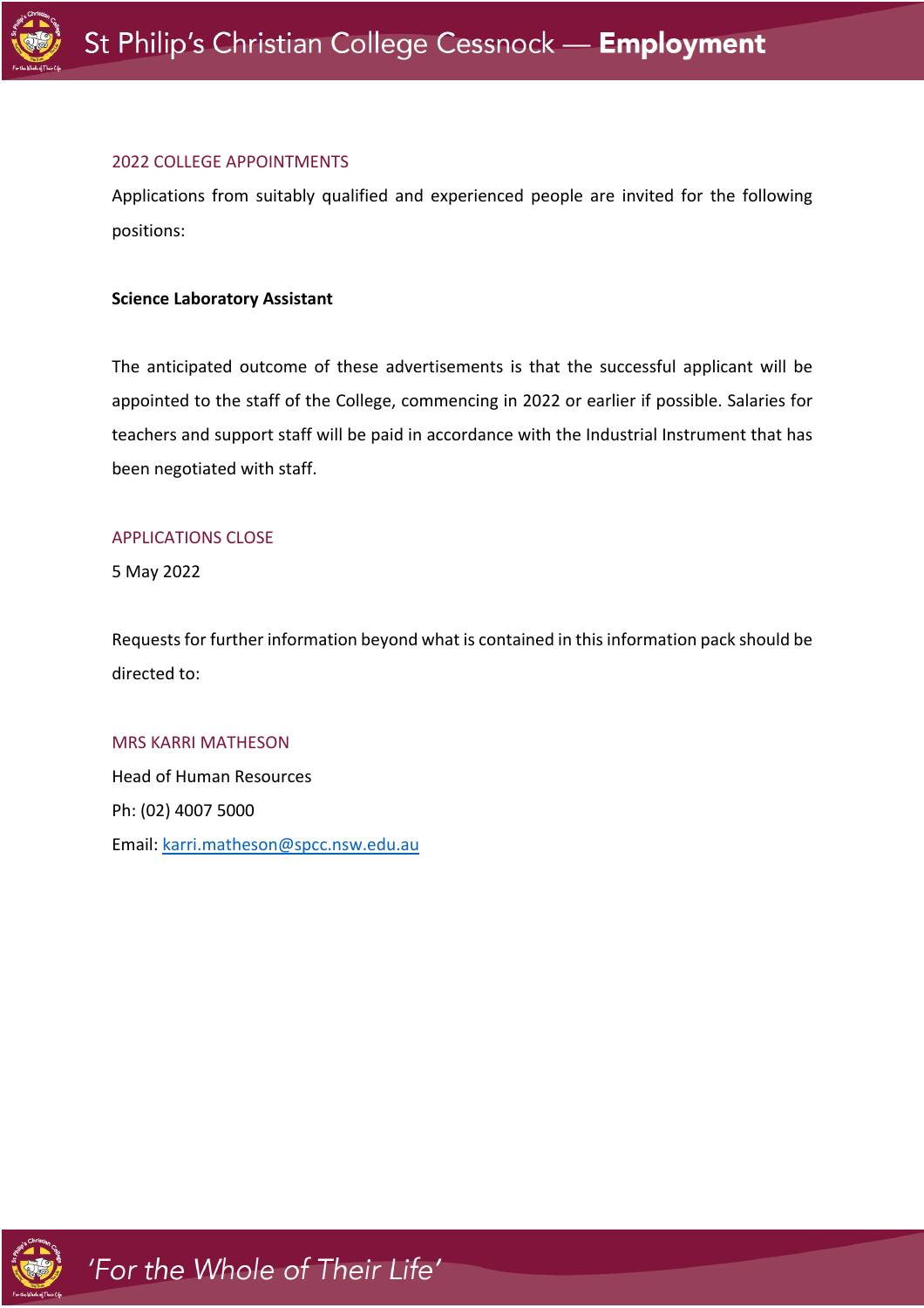

# THE COLLEGE MOTTO

The College Motto comes from the words of Jesus, in John 14:6, Jesus says, 'I am the Way, the Truth and the Life'. It is our desire that all students come to know this to be true in their own lives.

# THE COLLEGE MISSION STATEMENT

St Philip's Christian College will continue to provide quality education in a caring, secure and challenging learning environment based on Christian beliefs, values and practice.

# OUR VISION

St Philip's Christian College seeks to be a leading provider of quality Christian schooling within our nation, where:

- Every student develops a personal faith in Jesus Christ and is empowered to live with purpose, integrity and joy.
- Every student achieves their God-given potential and is well equipped to make a significant contribution to society.
- Every student benefits from innovative and effective learning experiences taught by skilled and dedicated teachers.
- Every student enjoys a safe and secure learning environment wherein they feel connect and affirmed.
- Every student contributes to a culture of respect, dignity, care and concern for others.
- Every student has access to excellent learning resources and is taught in the best learning facilities we can provide.

# OUR CORE VALUES

- 1. Christ First
- 2. Serve One Another
- 3. Strive for Excellence
- 4. Do What is Right
- 5. Build Community

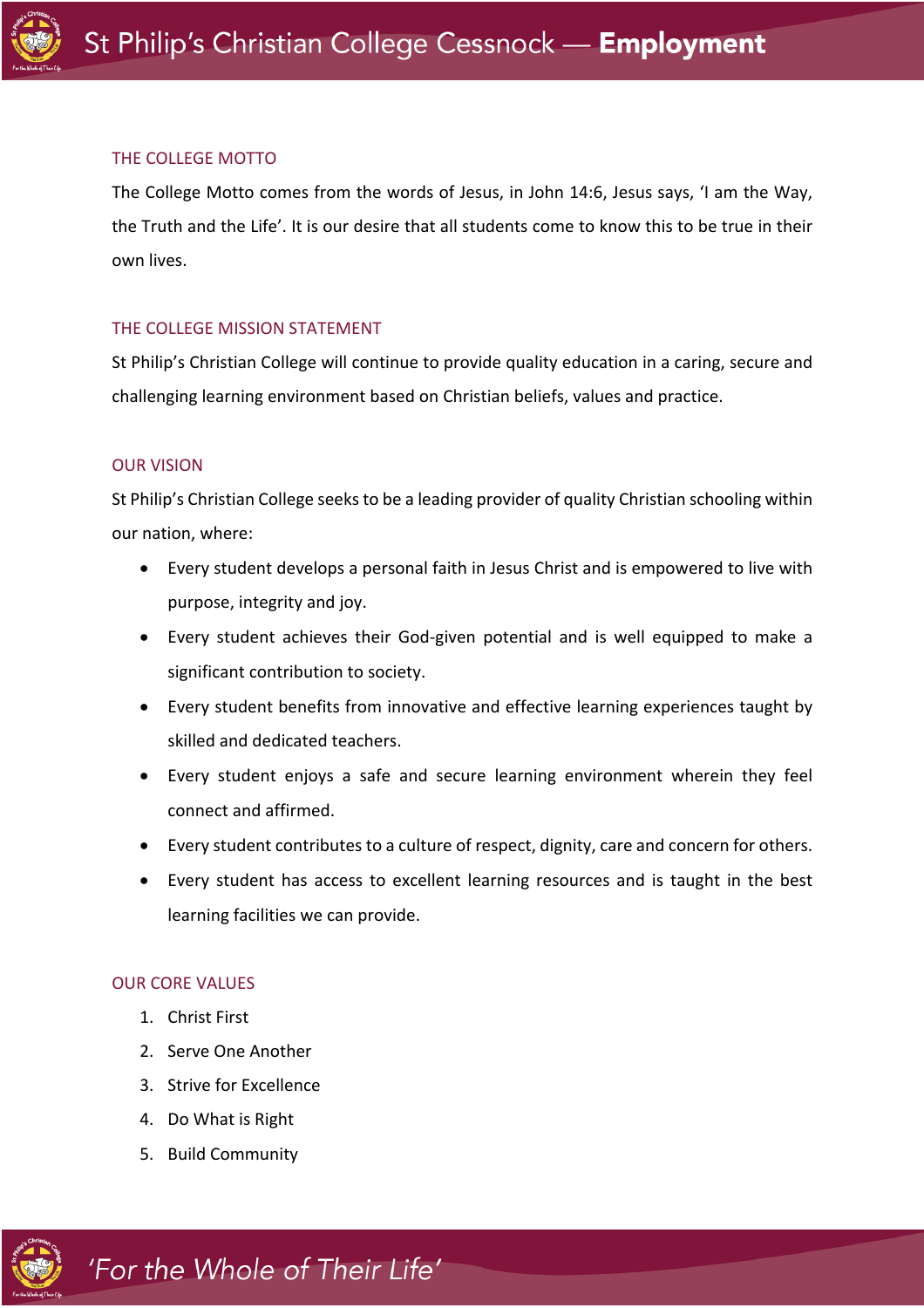#### OUR CORE APPROACH

As the campus grows, we will look to always have:

- A caring atmosphere where each student knows that there are adults who will listen to them;
- A safe environment where excellence in character is free to express itself; and where destructive character is restrained and offered to be retrained; and
- An engaging learning environment that provides appropriate learning challenges and so releases all of our students to excellence.

# AN INTRODUCTION TO ST PHILIP'S CHRISTIAN COLLEGE CESSNOCK

St Philip's Christian College Cessnock is located in the heart of the Hunter Valley on a 42 hectare site on Wine Country Drive, Nulkaba. It is a rapidly growing Independent school with almost 1200 students K-12. The College has experienced rapid growth over the past few years and will continue to expand to 1,400 students and beyond.

A key priority of our College is to ensure our education is geared towards preparing students for the challenges of today's world i.e., developing the learning capacity of every child and shifting the emphasis from teaching to learning. Linked with this is our desire to engage students so that they are connected in relationships with staff and each other and are encouraged to think deeply. We also recognise that education cannot be limited to the classroom and so must involve the wider community.

Cessnock is an area rich in opportunities as well as challenges. Our College needs teachers and business staff who know that they are called by God to work in such a pioneering field and who are confident in being able to connect with students, staff, parents and the surrounding community. We need teachers and business staff, therefore, who share the vision of the College — teachers who have the necessary flexibility, initiative and leadership skills for the task and teachers who are willing to be part of a team committed to forging this initiative in Christian education. Having interests and skills which can be used in extracurricular activities will be an advantage.

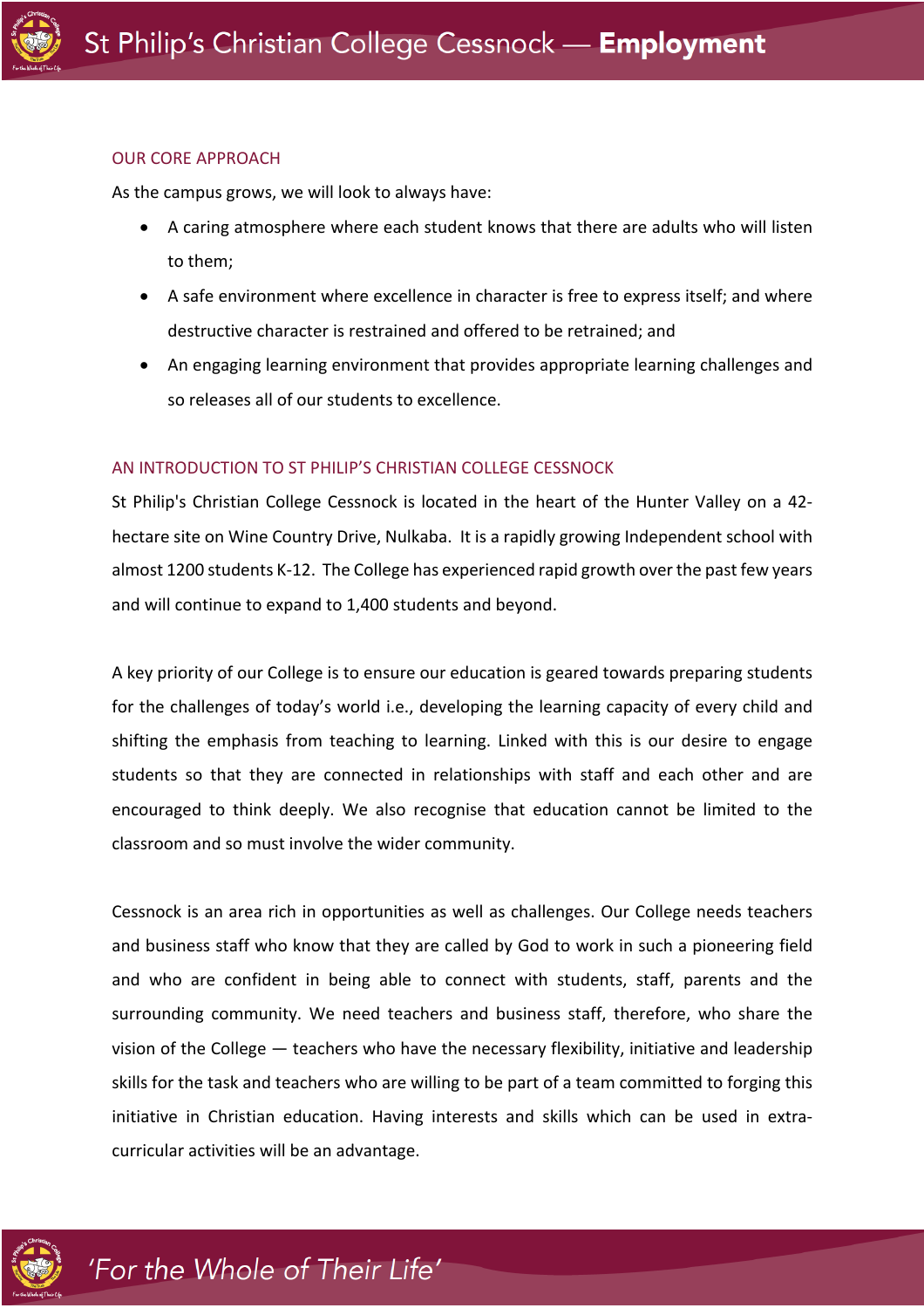#### ROLE DESCRIPTION

The Science Laboratory Assistant is an integral part of the Science Faculty. Assistants are responsible for preparing materials and equipment in the laboratory for practical classes, demonstrations and assessments via the teacher's request. The Science Assistant will support teachers with practical experiments and demonstrations and assist any sutdents who may require extra assistance within the laboratory.

A Science Assistant works under the direction of, and in collaboration with an appropriately qualified teacher and Head of Science.

#### **Duties of a Science Assistant may Include:**

- Assist with field work, and when required accompany staff and students on science excursions and incursions and assist with co-curricular Science activities
- As directed by the Head of Faculty any other duties that may be required

#### **Laboratory Management**:

- Ensure that all labs and sinks are clean at the end of the day
- Preparation of chemical solutions as per practical requests
- Record all breakages and report these to the lab manager so they can record. Report expensive breakages immediately to the Head of Faculty
- Co-ordinate labelling and storage of chemicals in accordance with WHS and GHS requirements through the Chem watch online system. Labelling of chemicals can be processed through both the Chem Watch and Risk Assess programs. (*Training can be provided for the successful candidate)*

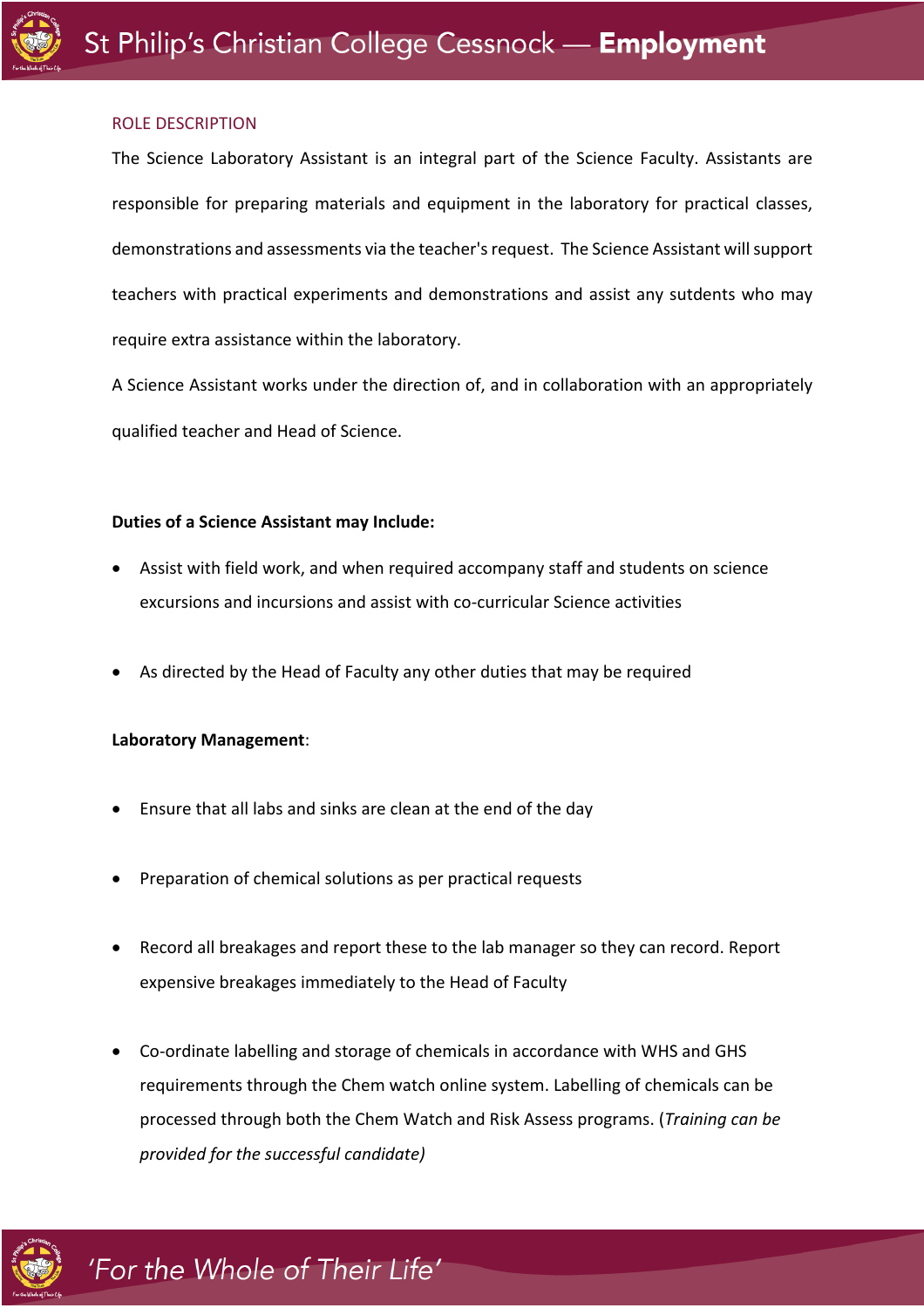#### **Risk Assessment and Hazardous substances in Science Faculty**:

- Management of the chemicals in accordance with the current SDS requirements.
- Ensure the correct and safe disposal of biological and chemical wastes in accordance with regulations.
- Prepare risk assessments for preparations of solutions and any other activity that may require a risk assessment to be prepared through Risk Assess. Approve risk assessments prepared by the teaching staff and sign off when completed and file accordingly.

#### ROLE REQUIREMENTS

- Committed Christian and an active church member
- Passionate about Christian education
- Display discretion, confidentiality, honesty and integrity
- Be positive, self-directed, enthusiastic and highly motivated
- Demonstrate adaptability, resilience and the ability to manage work related pressures
- Work cooperatively and collaboratively as a member of a team
- Demonstrate high level of organisation
- Demonstrate flexibility to deal with a constantly changing school environment
- Be innovative, suggest and develop new and improved procedures
- Ability to maintain high standards and have a calm and methodical approach
- Ability to multi-task, prioritise workload and meet deadlines
- Excellent written and oral communication skills
- Possess a sense of humour and excellent interpersonal skills